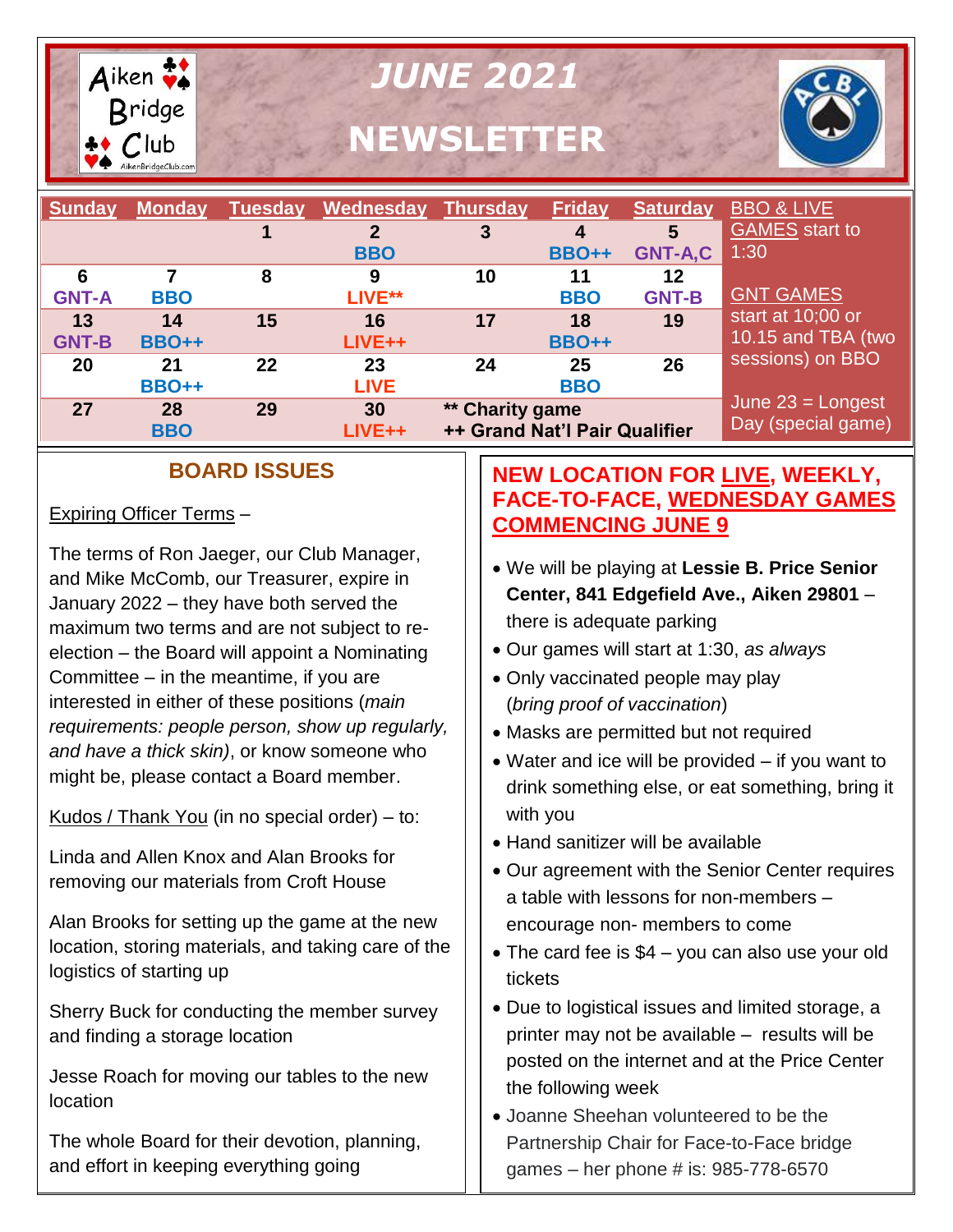# NEW EDITOR TAKES OVER

Following an ill-conceived, disorganized, and poorly engineered coup, I have seized control of the newsletter. There will be some policy changes. Following is a comparison of what you got previously and what you can expect:

| <b>With Ron as Editor</b>               | <b>With Jay as Editor</b>              |
|-----------------------------------------|----------------------------------------|
| Interesting, witty, and concise writing | Ponderous and heavy-handed writing     |
| Helpful articles to improve your play   | <b>Articles</b>                        |
| Relevant and timely news                | <b>Stuff</b>                           |
| Upbeat approach                         | Sour, sarcastic, and negative approach |
| Intelligently written and entertaining  | Written                                |

Many thanks to Ron for the wonderful newsletters he has produced. He remains the publisher, so any errors are clearly his fault for getting past his final review.

Please send in ideas for newsletter articles and suggestions for improvements. For those of you who can read and write, consider this a request for articles – the alternative is a wall of verbal diarrhea from me.

Jay Jacobs

 $\overline{a}$ 

# **RETURNING TO LIVE PLAY**

**\_\_\_\_\_\_\_\_\_\_\_\_\_\_\_\_\_\_\_\_\_\_\_\_\_\_\_\_\_\_\_\_\_\_\_\_\_\_\_\_\_\_\_\_\_\_\_\_\_\_\_\_\_\_\_\_\_\_\_\_\_\_\_\_\_**

- Expect culture shock at seeing live opponents and crowds
- Try, *or at least pretend*, to be nice
- Remember only your mental discipline stops you from bidding or playing out of turn (without BBO) (*see below for summary of declarer's options for opening leads out of turn*)
- You can't disconnect so you can run into the kitchen for a snack
- You can't play in your pajamas (*actually you can, but you may be subject to ridicule*)
- You can't call or text partner during the hand
- Do not discuss hands in a way that people at other tables can hear
- No yellow bars appear when it is your turn to bid or play

#### **STATUS OF CROFT HOUSE**

**\_\_\_\_\_\_\_\_\_\_\_\_\_\_\_\_\_\_\_\_\_\_\_\_\_\_\_\_\_\_\_\_\_\_\_\_\_\_\_\_\_\_\_\_\_\_\_\_\_\_\_\_\_\_\_\_\_\_\_\_\_\_\_\_\_**

Currently, Croft House does not permit visitors to their facility. They have indicated we will be welcomed back when they re-open, which will likely not happen before July at best. Once they indicate they are reopening, the Board will consider how to deal with two locations, since we will not want to have to move our supplies (cards, bidding boxes, etc) back and forth between locations. In the foreseeable future, however, we will only be using the Lessee B. Price Senior Center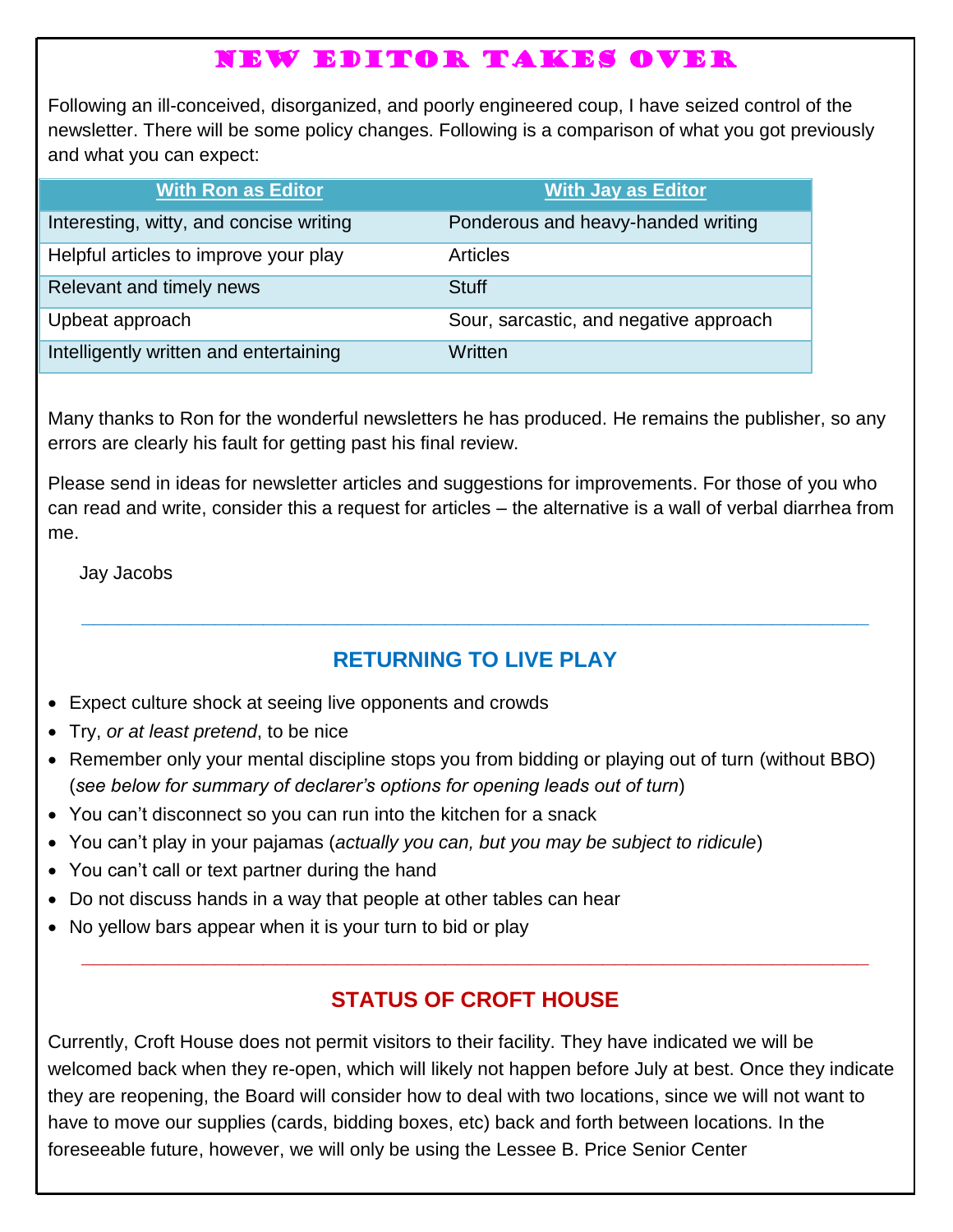## **USE OF ROBOTS**

The Board and the Directors as a group discussed the use of robots in the BBO games. Initially, we substituted with live volunteers but had problems with too many of them getting disconnected or, worse, just dropping out because they had another commitment or didn't like their partner. Robots do not have these problems because they do not have other commitments, nor do they have feelings. We decided to continue the use of robots, but we request those without partners first go through the partnership desk on BBO rather than just directly signing up for a robot partner. Note also that if you have a robot partner, you are automatically an "A". When we need to add a robot pair, they cannot get masterpoints, so everyone below them moves up a notch.

### **RESULTS OF THE MEMBER SURVEY**

We received responses from 102 continuing and 10 non-continuing members, summarized as follows (not everyone answered every question):

| : Want to play face to face again?    | <b>Yes: 98</b>              | <b>No: 4</b>  |
|---------------------------------------|-----------------------------|---------------|
| <b>Ready to play?</b>                 | <b>Now: 56</b>              | June/July: 9  |
| Prefer to play how many times a week? | One: 33; Two: 30; Three: 29 |               |
| Wear a mask if you have to?           | Yes: 80**                   | <b>No: 19</b> |
| <b>Vaccinated?</b>                    | $Yes: 95++$                 | <b>No: 5</b>  |
| <b>Continue with BBO?</b>             | <b>Yes: 61</b>              | <b>No: 37</b> |

\*\* Many indicated they would wear a mask if they had to, but would prefer not to

++17 indicated they would not play with unvaccinated people

# **QUOTES OF THE MONTH**

**\_\_\_\_\_\_\_\_\_\_\_\_\_\_\_\_\_\_\_\_\_\_\_\_\_\_\_\_\_\_\_\_\_\_\_\_\_\_\_\_\_\_\_\_\_\_\_\_\_\_\_\_\_\_\_\_\_\_\_\_\_\_\_\_\_**

Learn from the mistakes of others. You can't live long enough to make them all yourself.

- Eleanor Roosevelt

A smooth sea never made a skillful mariner. – English proverb

Never confuse motion with action. - Benjamin Franklin

**Falling Down Bridge** obligation to share it with others. – Chinese proverb When someone shares something of value with you and you benefit from it, you have a moral

Never argue with stupid people. They will drag you down to their level and then beat you with experience. – Samuel Clemens

**Dental Bridge**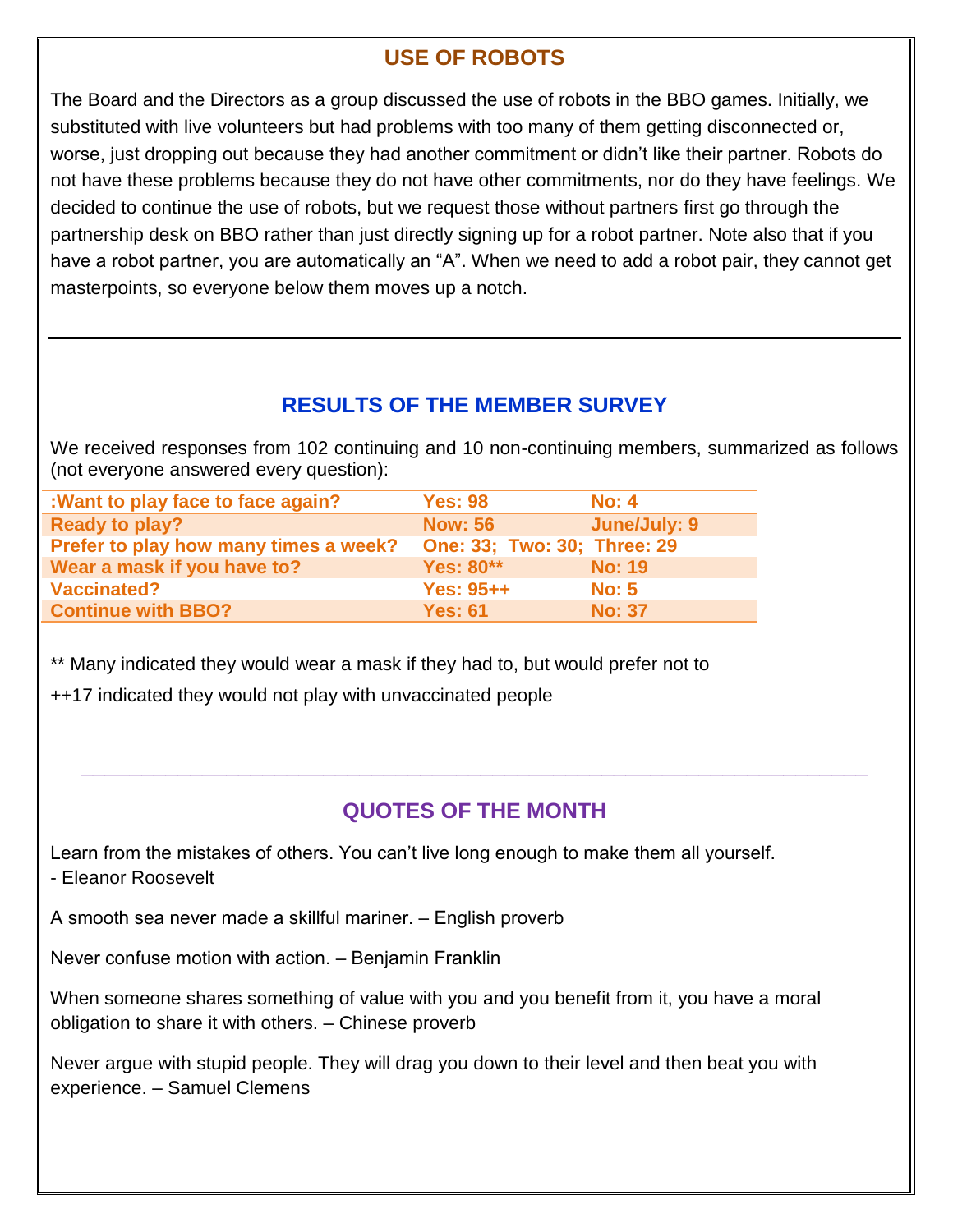### **DECLARER'S OPTIONS FOR AN OPENING LEAD OUT OF TURN**

First and foremost, call the director. Do not make your own rulings at the table. The director will enumerate these, but you should all be familiar with them. There are five (5, V, iiii, cinco, funf, cinque, ciinc, etc.) choices:

- 1. Accept the opening lead and see the dummy before playing
- 2. Accept the opening lead and have partner play the hand with declarer's hand as dummy
- 3. Forbid the correct opening leader from leading that suit as long as they retain the lead the card remains a penalty card to be played at its first opportunity
- 4. Require the correct opening leader to lead that suit the card is returned to the incorrect leader's hand
- 5. Allow the correct opening leader to lead whatever they want the card stays down as a penalty card, to be played at its first opportunity

# **A LITTLE HUMOR (??!!)**

**\_\_\_\_\_\_\_\_\_\_\_\_\_\_\_\_\_\_\_\_\_\_\_\_\_\_\_\_\_\_\_\_\_\_\_\_\_\_\_\_\_\_\_\_\_\_\_\_\_\_\_\_\_\_\_\_\_\_\_\_\_\_\_\_\_**

(thanks to Selwyn Skinner)

I was interviewing a cleaning woman who applied for a position as housekeeper.

When I asked the reason she had left her last employer, she replied:

"Well, sir, they paid good wages, but I'm tellin' ya, it was the most ridiculous and sinful place I've ever worked."

"My, last night they were playing some kind of game called Bridge and a lot of local town folks were there that I recognized from the social pages of our town newspaper. I was about to bring in the refreshments, when I heard a man say, 'Lay down and let's see what you've got.' "

"Another man said, 'I've got strength but no length.' "

"Then another man says to a lady, 'Take your hand off my trick!' "

"I pretty near damn near dropped the tray and dropped dead just then, when I was shocked to my senses to hear the lady answer, 'You jumped me twice when you said you didn't have the strength for one more raise.' "

"Another lady was talking about protecting her honor."

"And I couldn't believe it, in this respectable community, hearing yet another lady call out, 'Now it's time for me to play with your husband and you can play with mine.' "

"Well, with them shenanigans goin' on, I just got my hat and coat and as I was leaving, I hope to die if one of them didn't say:'Well, I guess we'll all go home now cuz this is the last rubber.' "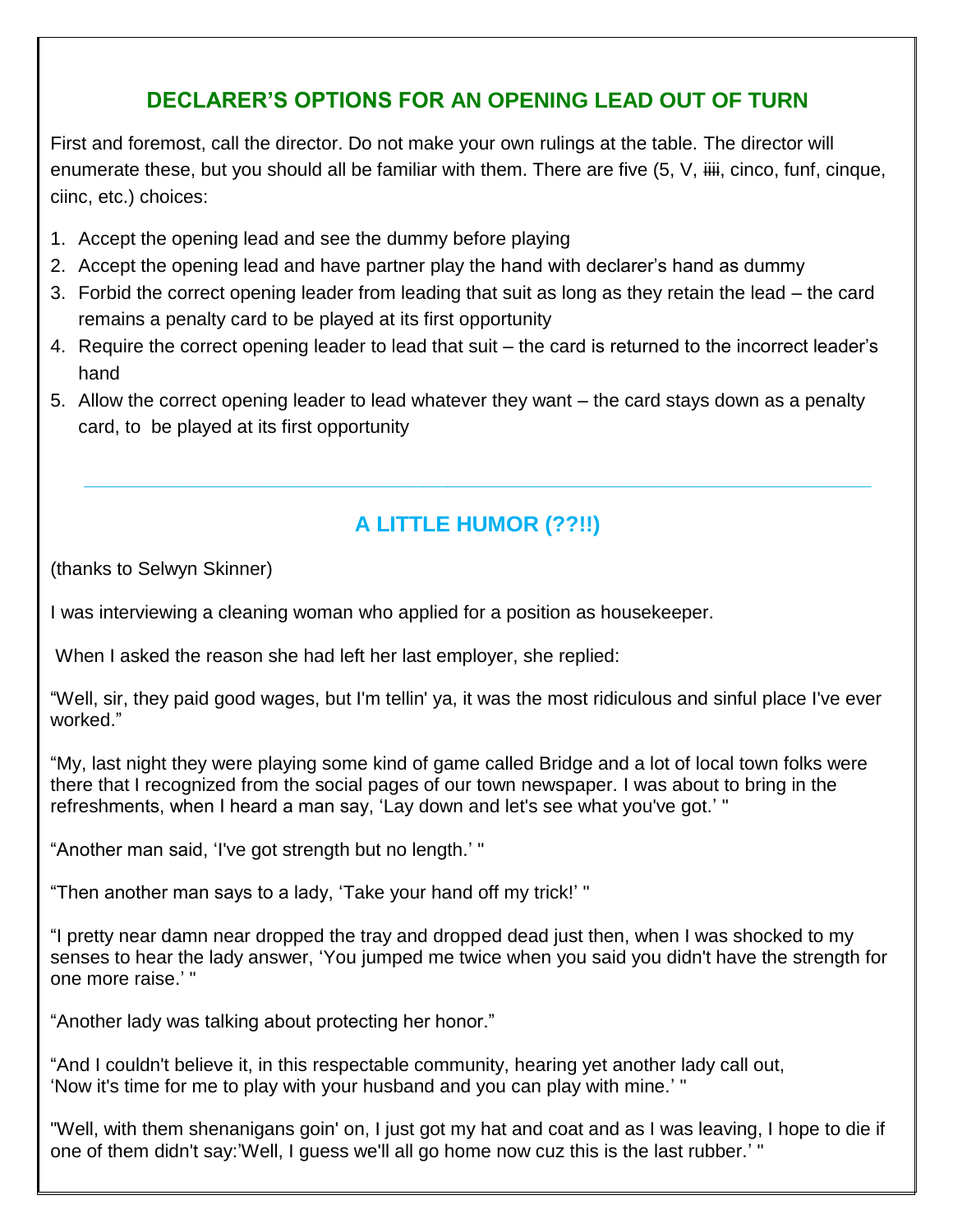#### **BIDDING TWO-SUITED HANDS**

Distribution is very important – often more powerful than high card points (HCP). After all, if you have a void and are playing in a suit, you are playing with a 30 HCP deck, instead of 40. That's why the experts say: "6-5, come alive". Don't count points, count tricks.

Generally, with a two suited hand, bid your longer suit first, maybe twice if you are 6-4, before you bid your shorter suit. But, if your longer suit is lower ranking, you may still want to initially bid the 5 card suit. Thus, with a 5 card major and 6 card minor, most often you are better off opening the major and then bidding the minor a couple of times until partner gets the idea that you are 5-5 or 5-6. Similarly, if you have 6H and 5S, or 5D and 6C, you probably want to open the higher ranking suit to avoid a reverse later on. Likewise, with 7-6, start with the higher ranking suit and then bid the lower ranking one at least twice unless, of course, partner supports one of your suits, the opponents double you (and partner doesn't run to your other suit), or partner makes a penalty double.

With 7-4, 7-5, 8-4, 8-5, etc. distribution, bid the longer suit twice before bidding the shorter suit, unless partner bids the shorter suit. In that case, support partner, since your hand provides a fit with ruffing values, and a long suit for partner to potentially set up and run. When you have a 7-5 hand where the 5 card suit is the higher ranking, especially if it's a major and the other suit is a minor, you may still want to bid that one first, depending on where your points are.

With 5-4-4-0 distribution, open your 5 card suit, with the possible exception when your 5 card suit is clubs and you are void in spades. Then it may be more prudent to open 1D so you have a 2C rebid if partner bids 1S. It doesn't matter as much if your void is hearts, since you can bid 1S over partner's 1H response. If partner repeats the suit in which you are void, consider passing at the lowest possible level, since you are clearly in a misfit.

With 5-4-3-1 distribution, support partner in any suit that is not your singleton and, otherwise, try to show both of your suits. However, if partner rebids your singleton, pass to stay as low as possible in the misfit (unless partner jumps and you have extra values).

Other than defensive bids over 1NT (such as Cappelletti, Meckwell, DON'T, etc.), which are beyond today's discussion, there are several common conventions that show two suited hands.

#### **Michaels Cue Bids**

This is very useful and popular duplicate bid. You have a 2 suited hand and the opponents have opened. You must be in the direct position (next bidder), not the pass-out position. (So,  $1D - 2D =$ Michaels; 1D – pass –pass – 2D is not Michaels – it is most likely a balancing bid with long diamonds after opponent's presumed short diamond opener.)

Usually, you have 11-15 points and 2 five-card suits (some do it on 6-4 or 5-4). Many people prefer Michaels as weak or strong (e.g., either 6- 12, with your points concentrated in the two suits, or 16+) and then simply overcall a suit when in the middle range (= opening count). So, make sure you and partner agree on your range for Michaels.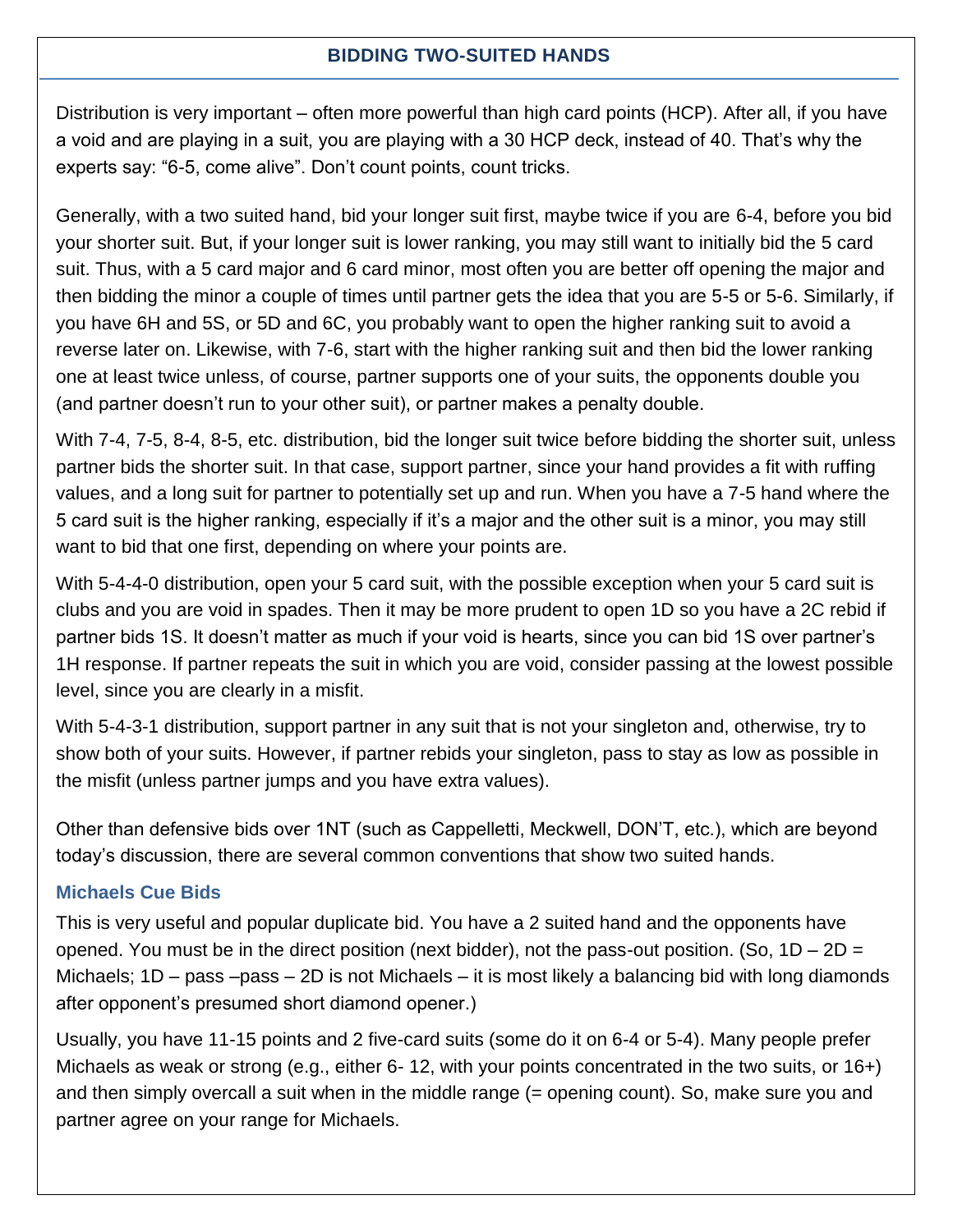When an opponent opens 1 of a minor, a cue bid of that minor means you have both majors. (This applies even if the minor may be artificial.) When opponent opens one of a major, a cue bid of that major means you have the other major and an undisclosed minor. In either case, partner then sets the contract, doubles the opponent, etc. You need not bid again. However, indicating a known suit on 4 cards becomes problematic when partner may support with 3. Nevertheless, do not be deterred from cue bidding 2 of a minor on 5-4 in the majors. With a five card major and a four card minor, cue bid 2 of the other major without compunction. But, with 4 in the major and 5 in the minor, double instead. Partner asks for your undisclosed minor by bidding 2 NT. Partner's bid of 3NT over Michaels is to play, although that would be rare, since you have shown an unbalanced hand.

If your Michaels bid indicates both majors, partner's bid of 2NT asks you to bid a minor suit singleton at the 3 level, minor suit void at the 4 level, and 3NT with 6 – 4 in the majors, regardless of minor suit distribution. If there is no singleton, void or 6 card suit, bid your longer major, or hearts if the suits are equal in length. (Thus, a bid of spades indicates longer spades; while a bid of hearts could be equal length or longer hearts.)

Some people also play Michaels over weak two bids. Thus, a cue bid of 2D = majors and a cue bid of 2H or 2S = the other major and an undisclosed minor. Partner then has no convenient asking bid for the undisclosed minor, since 3NT is to play. To play in a minor, partner simply bids 4C (very rarely 5C) over 3H or 4S and the Michaels bidder passes or corrects.

With both minors, after a major is opened, just start bidding suits or use the Unusual Notrump (below). With more than 16 points, you have alternative bids available –overcall your longest suit or double. Subsequent bids will define your strength and distribution.

Some people play "Leaping Michaels" over opponent's weak two bid in a major. A jump to 4 of a minor shows that minor and the other major. Thus, over 2S, a bid of 4D means diamonds and hearts, presumably at least 5-5, since you are committing to the four level. Likewise, bidding 4C or 4D over opponent's 3C or 3D preempt would mean at least 5-5 in the majors (since otherwise you would simply double). In Leaping Michaels, a cue-bid of the opponent's weak two bid suit generally means you have a solid (most likely minor) suit and asks partner to bid 3NT with a stopper in opponent's suit, instead of showing a two-suited hand.

#### **Unusual no-trump**

A jump to 2 NT in direct position over the opponents opening bid (or over the opponents opening bid followed by a response) indicates a two suited hand, usually with minimal point count. It is preemptive and requires at least 5-5 in the two suits, making it an offensive bid if partner has a fit for either or both suits. With a "good" 5-5 hand, bid normally.

The suits you have may vary by the bidding or by partnership agreement. Some people play you must have the minors, although others play it is for the two lower unbid suits. Some people allow treating artificial bids as not having been made. Thus, if the opponent opens an artificial 1C or 1D, and you are the next bidder, it would mean you had the minors. Otherwise, it would mean you had the other minor and hearts.) Make sure you and partner agree on whether it is always the minors or the two lowest unbid suits. (Remember, with the majors, or a major and a minor, Michaels cue bids are also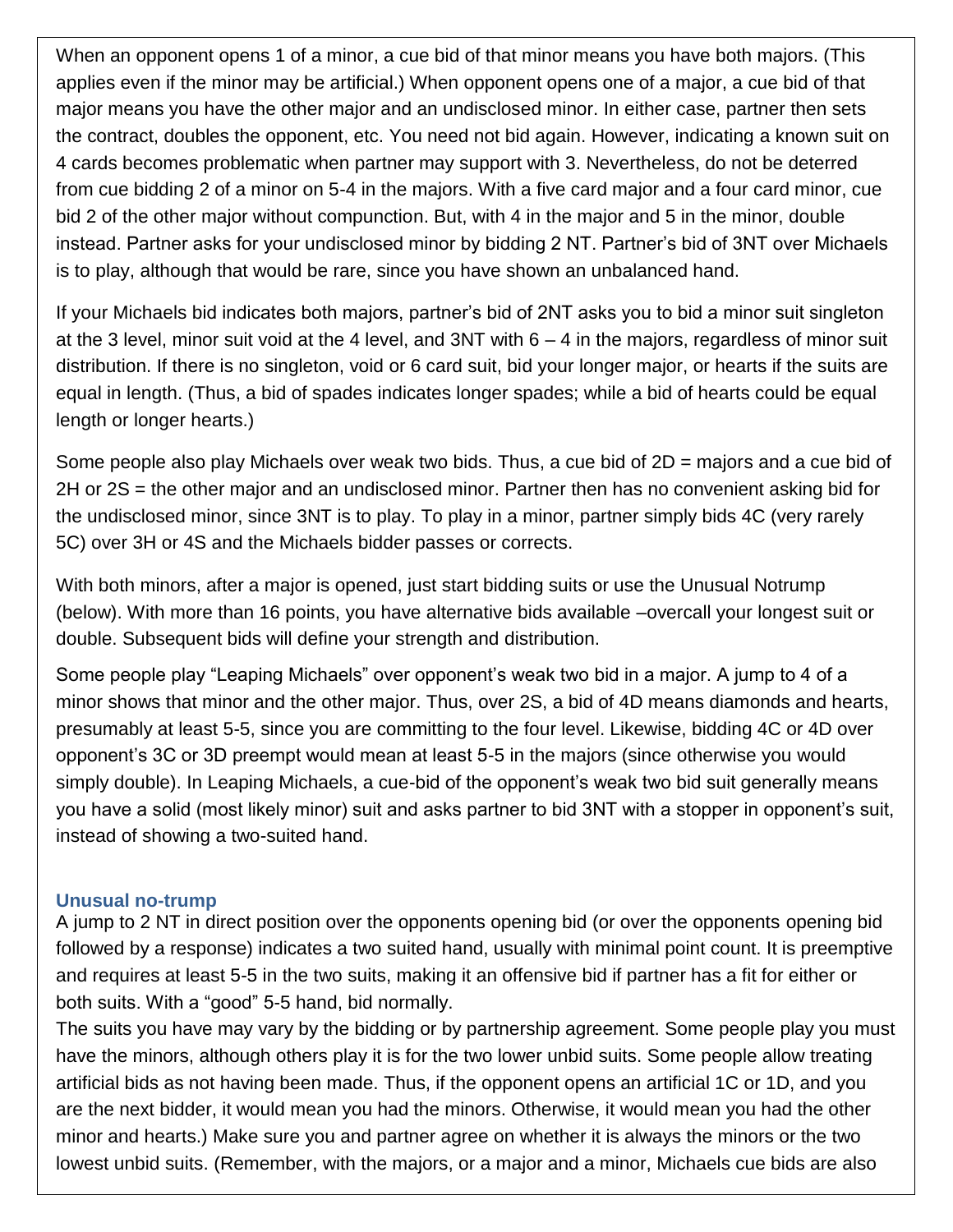available depending on the bidding. But Michaels does have point count requirements.) Make sure you and partner agree on whether it is always the minors or the two lowest unbid suits.

A bid of NT in the balancing position (i.e., 1C / 1D – Pass – Pass – 1NT or 2NT) is NOT the unusual notrump, since you could just as easily balance with a double or bid a suit. It describes a hand willing to play notrump with a stopper in the opener's suit and the requisite points for the level bid. It also implies no 4 card major, or at least not 4-3 in the majors. Likewise, after 1C / 1D – Pass – Pass, two of opener's suit is generally considered natural.

After the unusual no-trump, partner picks his/her better of the known suits. Partner may continue to bid, but you should subsequently pass unless partner makes a forcing bid (such as a cue bid of the opponents suit), as you have described your hand, and it is a minimum. Nevertheless, the bid escalates the bidding level, making it harder for the opponents to determine how much they have since many of the bids they make could just be competitive. Indeed, if partner has garbage, but with a fit in one or both of your suits, he/she should consider an advanced save (going to a high level immediately) to jam the bidding. With a known fit, you may have a chance of making the bid, or the opponents may not be able to punish you too much. Further, they may bid too high and go down.

When the opponents open at the one level and get to two of either major, a 2NT bid is for the minors, whether in direct or balancing position, since the 2NT bidder may not have been in a position to show the minors after a minor suit opening (e.g.: 1 minor – pass – 1 major – pass – 2 major –  $2NT = I$  have the minors but couldn't bid 2NT over 1 of the minor in case they had a legitimate suit). Likewise, if an opponent opens one of a major and the other opponent bids two of any other suit, 2NT is for the unbid suits.

Be careful of vulnerability – these bids are most effective with favorable vulnerability and least effective with unfavorable vulnerability. When you are vulnerable, down 1 doubled (=200) is better for the opponents than most part scores and down 2 doubled (=500) is better than a non-vulnerable game. For the opponents to beat a vulnerable game, however, they must set you 800.

When the opponents bid an unusual no trump and the bidding gets high, your best alternative may be to take a sure plus score by doubling them. They may make the bid on occasion and/or we may have a better alternative. But, if you're not sure and we have a lot of points, especially if we have controls in their suit(s). and the bidding is already above 3NT, a double may be your most effective option.

#### **Flannery 2 diamonds**

Hands with 5+ hearts and 4 spades are awkward in standard bidding. .A 1H opening often makes it harder to find a spade fit. Responder tends not to bid 1S with a better alternative, such as raising with 3 hearts or bidding a 5 card minor at the two level. Consequently, a 4-4 spade fit may go undiscovered.

Using Flannery, you open 2D on hands with specifically 5 (or even 6) hearts and 4 spades and 11-15 HCP. Thus, only 2H and 2S are weak 2s. Flannery foregoes the preemptive / offensive value of a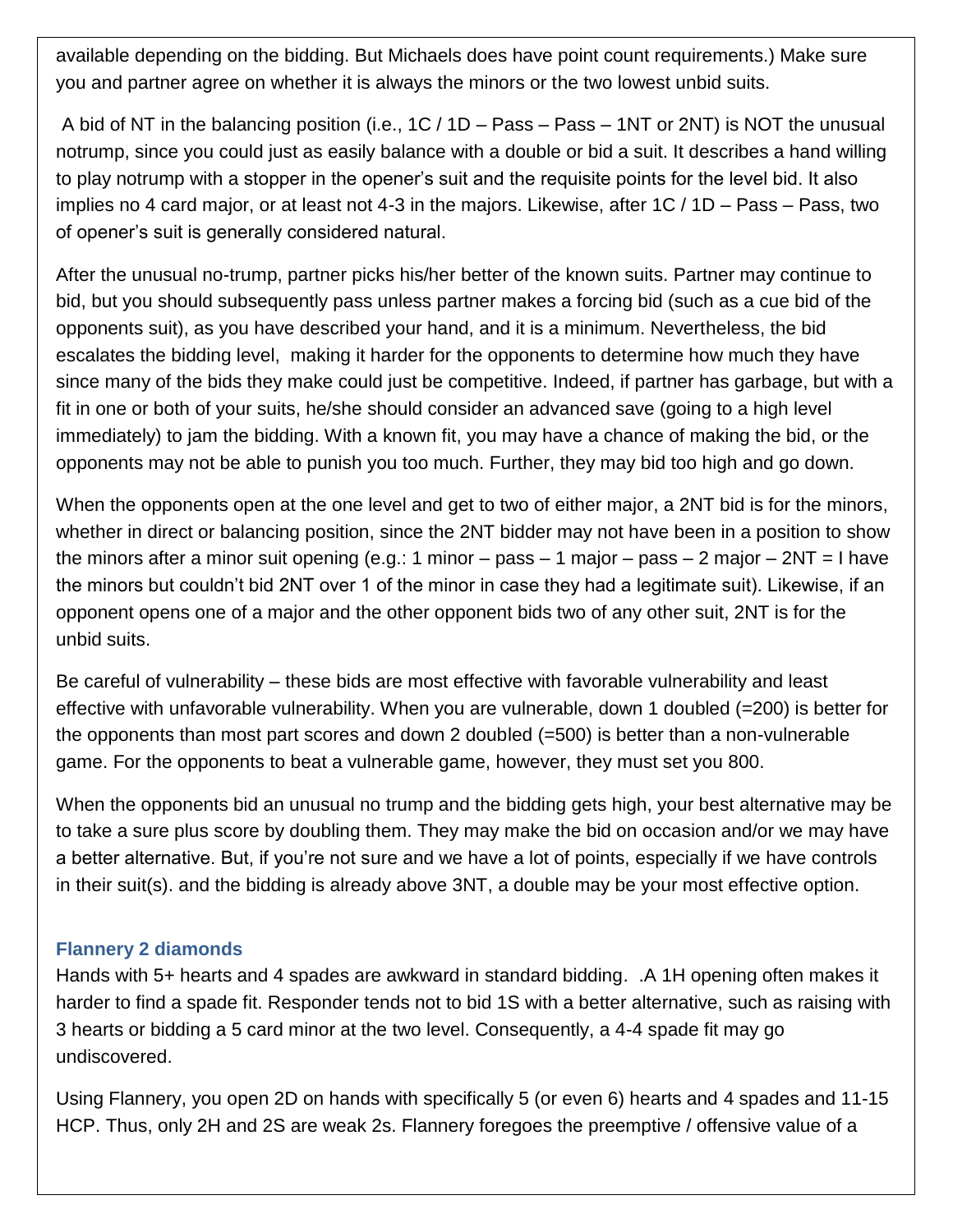weak 2D bid, although that is often minimal. Playing Flannery, alert a bid of 1S opposite a 1H opener as a 5+ card spade suit.

Since your 2D opener described your hand, you should pass partner's next bid, with limited exceptions, since partner sets the level and suit. Thus, partner's bid of 2H or 2S is to play. Partner's bids of 4C and 4D are transfers to 4H and 4S, respectively. But, 3 of a major from partner (without competition over your 2D opener) is invitational (unless the partnership agrees that it is preemptive, *which is alertable*). Go to four with a maximum and/or a void.

Partner also has 2NT as a forcing bid to find your distribution. Since you guaranteed 9 cards in the majors, your response is 3 of the minor in which you have 3 cards (with 5-4-3-1 distribution), 4 of the minor in which you have 4 cards (with 5-4-4-0 distribution), 3H with 2-2 in the minors and a minimum, 3S with 2-2 in the minors and a maximum, and 3NT if you opened 2D with 6 hearts and 4 spades. [Some people play the opposite in the minors – that is, they bid a singleton (5-4-3-1) at the 3 level and a void (5-4-4-0) at the 4 level. Make sure the partnership agrees on which way to play this.]

Partner may even pass your 3 card minor, or bid his/hers, to show you a six card suit and little tolerance for the majors. After your response, partner sets the contract or enters a slam bidding sequence. Thus, partner's subsequent bid of a minor indicates first round control of that suit. (Always bid controls up the line. So, If partner cue bids diamonds, he/she denies first round control of clubs.)

Standard defenses over Flannery 2D openers are: 2H = three suited takeout; 2NT = minors; suit bids other than 2H are natural; and double is a balanced opening count (doesn't necessarily guarantee heart and/or spade stoppers). Some people play that  $2NT = 17+$  (instead of for the minors), hopefully with stoppers in both majors. Delayed or direct doubles are for takeout, implying the minors (since 2H indicates spades as a possibility). Doubles after partner has bid are for penalty. If searching for NT over Flannery, cue bids of either major (other than 2H) indicate a control in that major and ask partner to bid 3NT with a control in the other major. (Presumably, you have a running minor and want to make sure the opponents can't set you before you get in).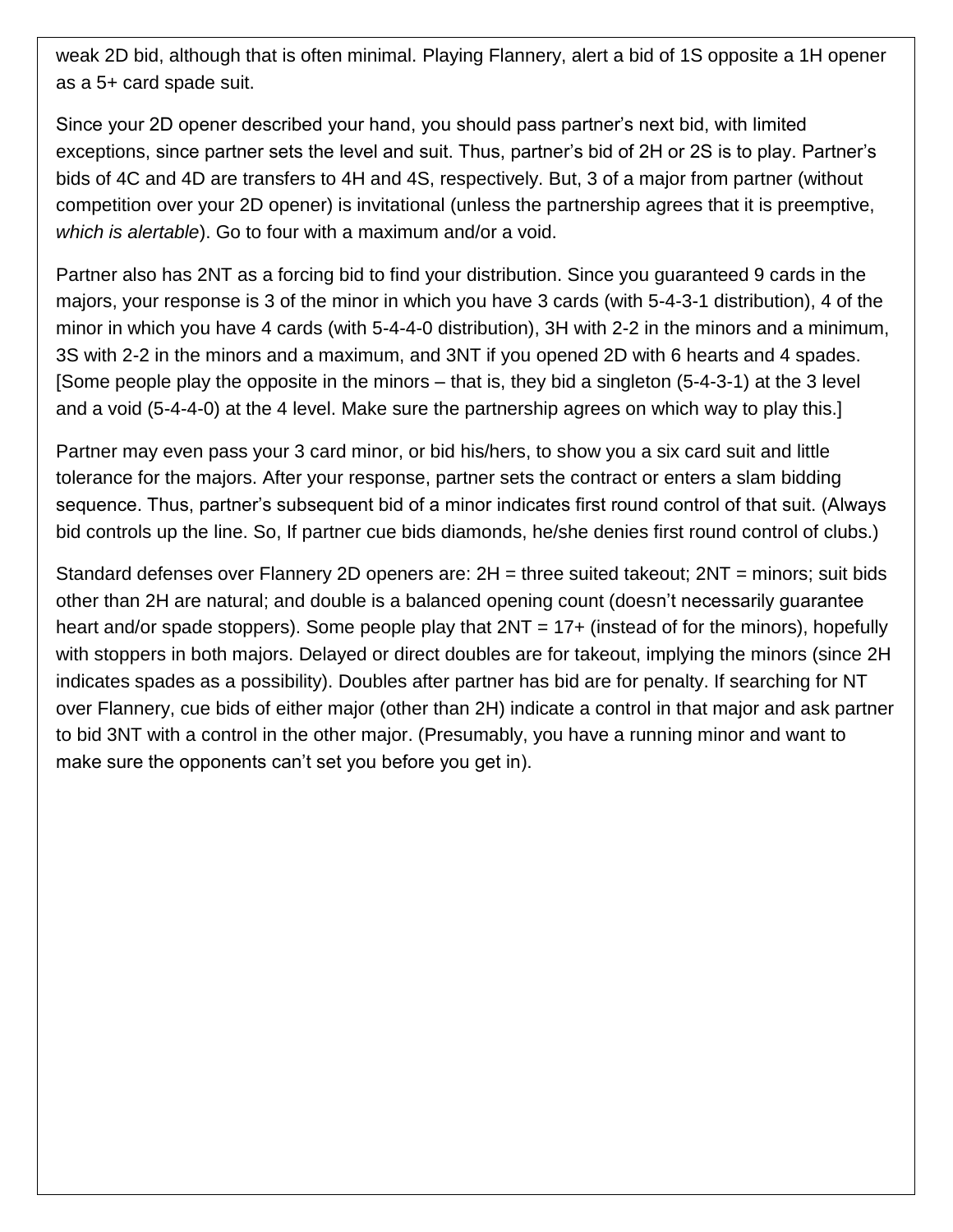#### **WHERE SOME OLD SAYINGS CAME FROM**

A SHOT OF WHISKEY - In the old west a .45 cartridge for a six-gun cost 12 cents, so did a glass of whiskey. If a cowhand was low on cash, he would often give the bartender a cartridge in exchange for a drink. This became known as a "shot" of whiskey.

BUYING THE FARM - This is synonymous with dying. During WW1 soldiers were given life insurance policies worth \$5,000. This was about the price of an average farm so if you died you "bought the farm" for your survivors.

IRON CLAD CONTRACT - This came about from the ironclad ships of the Civil War. It meant something so strong it could not be broken.

RIFF RAFF - The Mississippi River was the main way of traveling from north to south. Riverboats carried passengers and freight but they were expensive so most people used rafts. Everything had the right of way over rafts which were considered cheap. The steering oar on the rafts was called a "riff" and this transposed into riff-raft, meaning low class.

COBWEB - The Old English word for "spider" was "cob".

SHIP STATE ROOMS - Traveling by steamboat was considered the height of comfort. Passenger cabins on the boats were not numbered. Instead they were named after states. To this day cabins on ships are called staterooms.

SLEEP TIGHT- Early beds were made with a wooden frame. Ropes were tied across the frame in a crisscross pattern. A straw mattress was then put on top of the ropes. Over time the ropes stretched, causing the bed to sag. The owner would then tighten the ropes to get a better night's sleep.

SHOWBOAT - These were floating theaters built on a barge that was pushed by a steamboat. They played small towns along the Mississippi River. Unlike the boat shown in the movie "Showboat", they did not have an engine. They were gaudy and attention grabbing which is why we say someone who is being the life of the party is "showboating".

OVER A BARREL - In the days before CPR, a drowning victim would be placed face down over a barrel and the barrel would be rolled back and forth in an effort to empty the lungs of water. It was rarely effective. If you are over a barrel, you are in deep trouble.

BARGE IN - Heavy freight was moved along the Mississippi in large barges pushed by steamboats. These were hard to control and would sometimes swing into piers or other boats. People would say they "barged in".

HOGWASH - Steamboats carried both people and animals. Since pigs smelled so bad they would be washed before being put on board. The mud and other filth that was washed off were considered useless "hog wash".

CURFEW - The word "curfew" comes from the French phrase "couvre-feu", which means "cover the fire". It was used to describe the time of blowing out all lamps and candles. It was later adopted into Middle English as "curfeu" which later became the modern "curfew". In the early American colonies homes had no real fireplaces so a fire was built in the center of the room. In order to make sure a fire did not get out of control during the night it was required that, by an agreed upon time, all fires would be covered with a clay pot called-a "curfew".